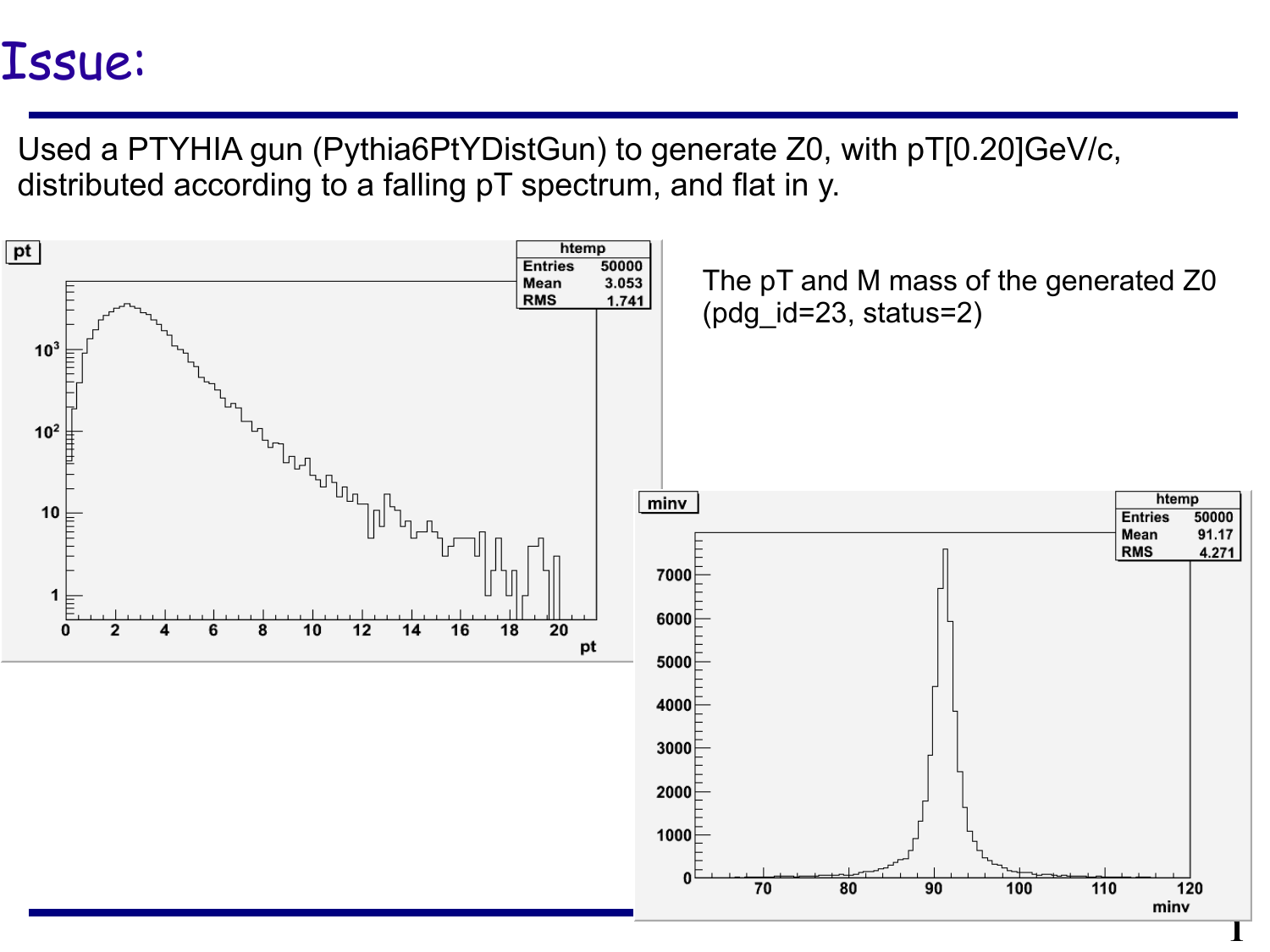### Issue (cont): Secondary peak at M<M\_Z0

Looked at the Z0, rebuilt from the decay muons (abs(pdg\_id())=13, status=1), in different pT slices:  $[0,5]$ , $[5,10]$ , $[10,15]$ , $[15,20]$ , in the mass window M $[60,100]$ GeV





**2**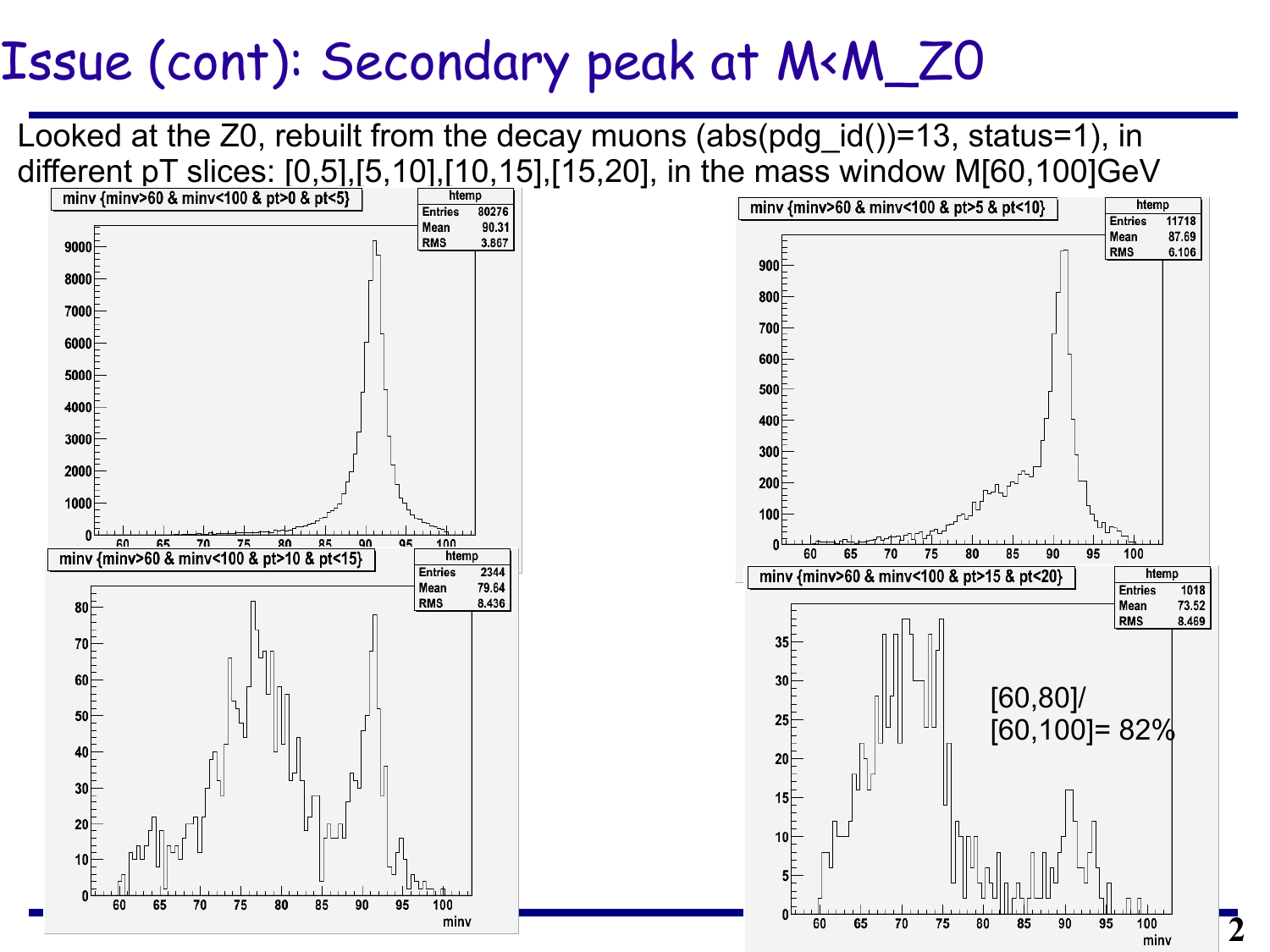## Bug or feature?

![](_page_2_Figure_1.jpeg)

**3**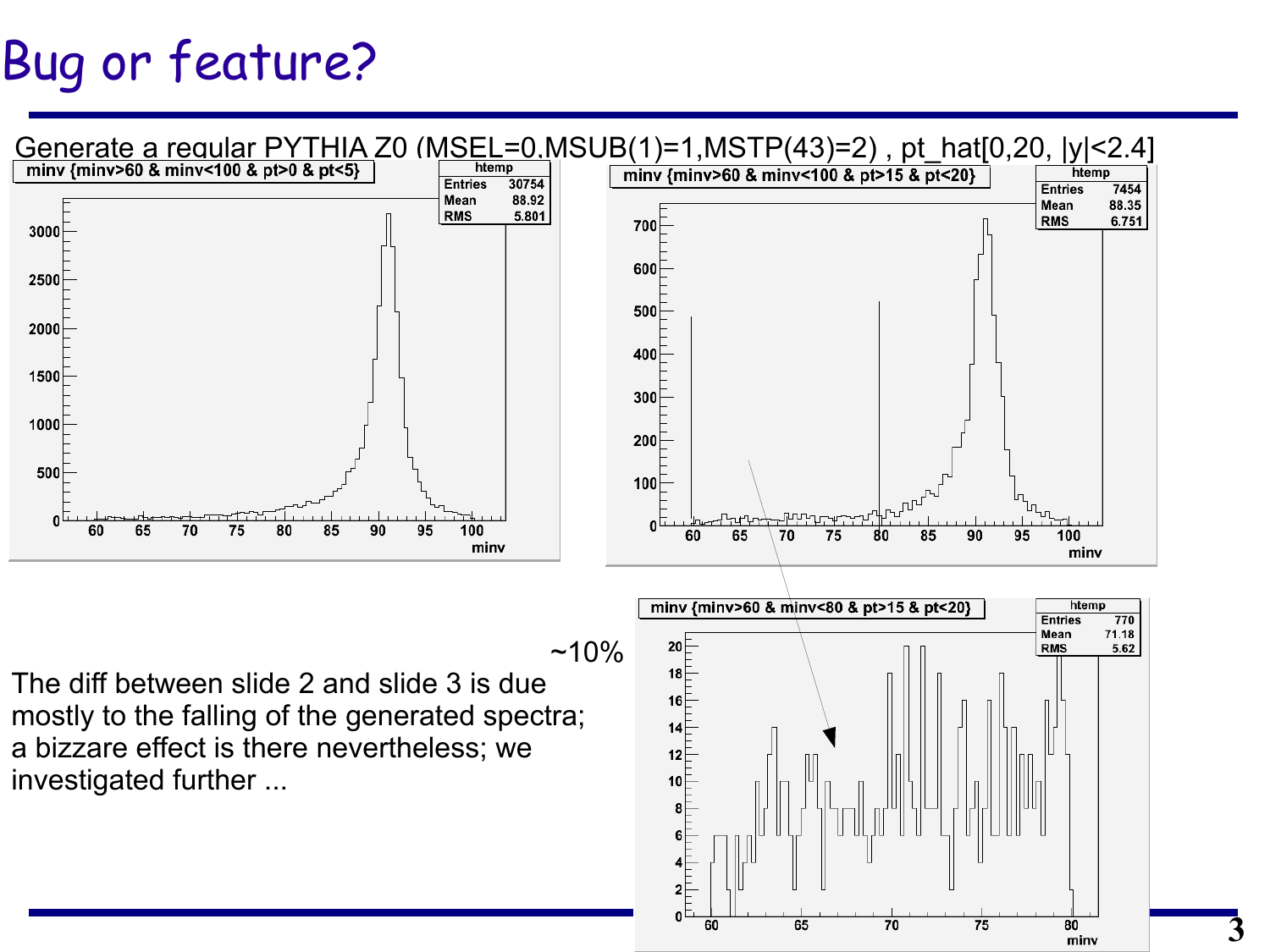# PYTHIA gun, flat pT: all pT, Radiation ON/OFF

**[60,80]/[60,100]**

Use from now on a flat in pT PYTHIA gun (Pythia6PtGun), pT[0,20]; Switched OFF final state radiation in the gun (MSTP(71)=0 – checked that indeed this turns OFF all that influences the Z->mumu: col 4 and 5 in the table bellow);

The difference between ==> col 3 and 5: effect of final state radiation only  $==$  col 2 and 4: 'twin peak'

| [60, 80] / [60, 100]   |                      |                 |                |                 |
|------------------------|----------------------|-----------------|----------------|-----------------|
| ON<br><b>RADIATION</b> |                      |                 | <b>OFF</b>     |                 |
| рI                     | mumu( <sub>9</sub> ) | $Z0\frac{9}{6}$ | $mumu(\%)$     | $Z0\frac{9}{6}$ |
| [0,1]                  | 2.8                  | 2.3             | 2.4            | 2.4             |
| [1,2]                  | 3.2                  | 2.8             | 2.4            | 2.4             |
| [2,5]                  | 4                    | 2.2             | 1.8            | 1.8             |
| [5, 10]                | 5.8                  | 2.2             | $\overline{2}$ | 2.              |
| [10, 15]               | 6.1                  | 2.1             | 1.9            | 1.9             |
| [15, 20]               | 5.7                  | 1.8             | 2.             | 2.              |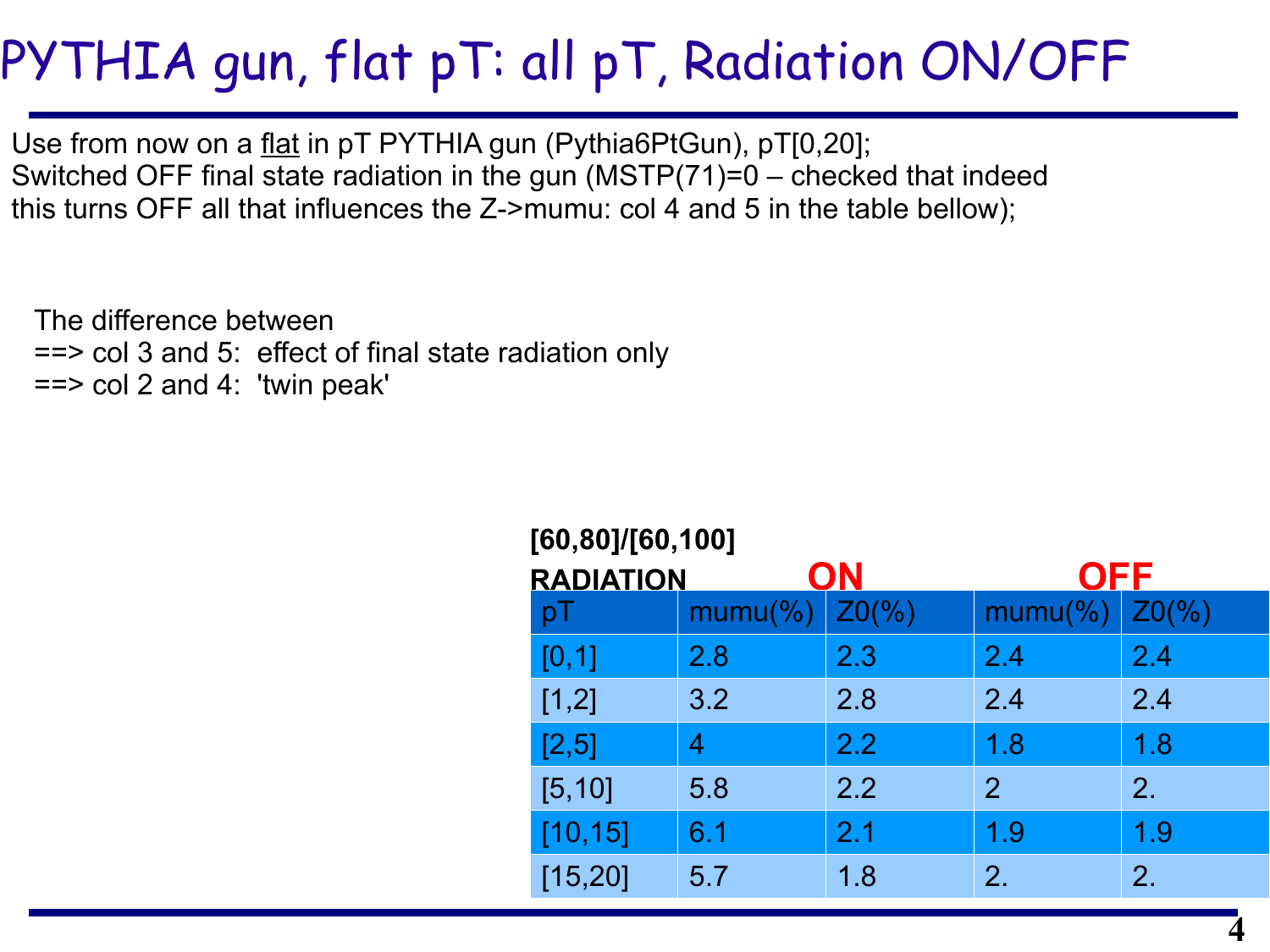### Detailed investigation

Printouts: for each Z0, printed its descendents (HePMC::descendents), and for the decayed muons, the parents (HepMC::parents).

Things noticed:

- 1) a gamma (final state radiation) is always among the Z0 descendents and
- 2) an object with pdg\_id=94 is always present (slide 6)
- 3) the '94' is not present in any of the PYTHIA or gun+radiation OFF cases; only in gun+radiation\_ON case; though it exist in PYTHIA code, as a valid, intermediate object in the decay/fragm process, there is no reason for seeing it only in the case of particle\_gun\_rad\_ON case
- As I did check that when turning OFF the radiation, MSTP(71)=0, the rebuilt Z0 and the initial Z0 have identical kinematics, and there is no extra contribution to the low mass indeed (previous slide)

### **=>** *it is a problem related to how the radiation is dealt with in the gun.*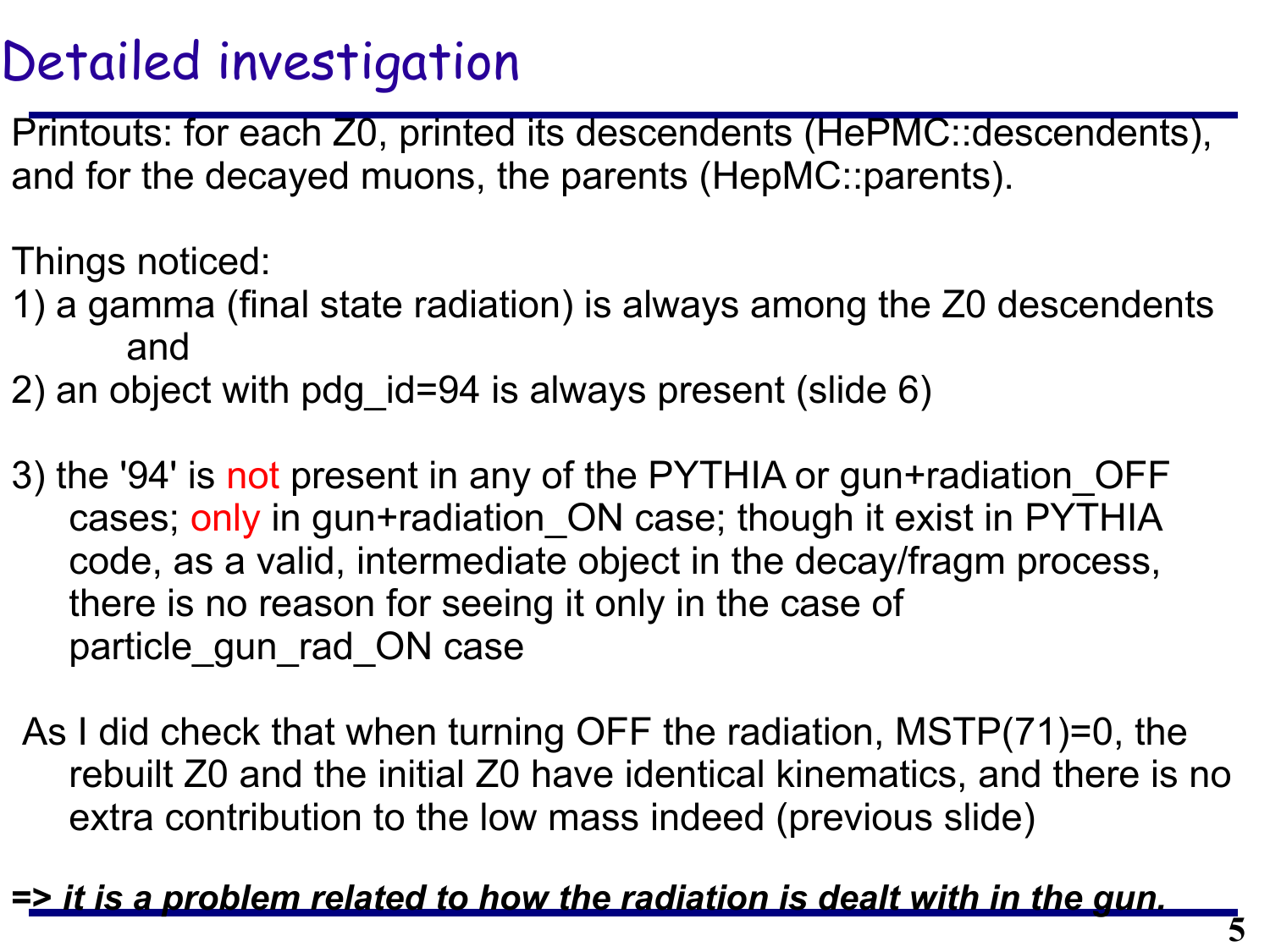# Details: printout (excerpt):

### PYTHIA gun, flat pT, radiation ON

### Descendents:

GenParticle: 1 ID:23 (P,E)=17.2141,-2.93813,12.0746,95.8837 Stat:2 PV:-1 EV:-2 Pol:(0,0) F:0 GenParticle: 7 ID:-13 (P.E)=29.4191,11.8845,-3.56203,31.9284 Stat:1 PV:-5 EV:0 Pol:(0,0) F:0 GenParticle: 8 ID:22 (P,E)=19.4206,7.73505,-2.55576,21.06 Stat:1 PV:-5 EV:0 Pol:(0,0) F:0 GenParticle: 5 ID:13 (P,E)=-31.6257,-22.5577,18.1924,42.8953 Stat:1 PV:-4 EV:0 Pol:(0,0) F:0 GenParticle: 6 ID:-13 (P,E)=48.8397,19.6195,-6.11778,52.9884 Stat:2 PV:-4 EV:-5 Pol:(0,0) F:0 GenParticle: 4 ID:94 (P,E)=17.2141,-2.93813,12.0746,95.8837 Stat:2 PV:-3 EV:-4 Pol:(0,0) F:0 GenParticle: 2 ID:13 (P,E)=-31.626,-22.5579,18.1926,42.8957 Stat:2 PV:-2 EV:-3 Pol:(0,0) F:0 GenParticle: 3 ID:-13 (P,E)=48.8401,19.6198,-6.11797,52.988 Stat:2 PV:-2 EV:0 Pol:(0,0) F:0 Parents1:

 GenParticle: 5 ID:13 (P,E)=-31.6257,-22.5577,18.1924,42.8953 Stat:1 PV:-4 EV:0 Pol:(0,0) F:0 GenParticle: 4 ID:94 (P,E)=17.2141,-2.93813,12.0746,95.8837 Stat:2 PV:-3 EV:-4 Pol:(0,0) F:0 Parents2:

 GenParticle: 7 ID:-13 (P,E)=29.4191,11.8845,-3.56203,31.9284 Stat:1 PV:-5 EV:0 Pol:(0,0) F:0 GenParticle: 6 ID:-13 (P,E)=48.8397,19.6195.-6.11778,52.9884 Stat:2 PV:-4 EV:-5 Pol:(0,0) F:0

### PYTHIA

Descendents:

GenParticle: 7 ID:23 (P,E)=0.0850366,-0.568962,-279.98,293.125 Stat:3 PV:-5 EV:-6 Pol:(0,0) F:0 GenParticle: 12 ID:13 (P,E)=-12.9387,0.236771,-3.81841,13.4928 Stat:1 PV:-8 EV:0 Pol:(0,0) F:0 GenParticle: 13 ID:22 (P,E)=-4.11408,-0.0113798,-1.4145,4.35047 Stat:1 PV:-8 EV:0 Pol:(0,0) F:0 GenParticle: 11 ID:-13 (P,E)=17.1378,-0.794354,-274.747,275.282 Stat:1 PV:-7 EV:0 Pol:(0,0) F:0 GenParticle: 8 ID:13 (P,E)=-17.0531,0.225406,-5.22774,17.8381 Stat:3 PV:-6 EV:-8 Pol:(0,0) F:0 GenParticle: 9 ID:-13 (P,E)=17.1381,-0.794369,-274.752,275.287 Stat:3 PV:-6 EV:-7 Pol:(0,0) F:0 GenParticle: 10 ID:23 (P,E)=0.0850366,-0.568962,-279.98,293.125 Stat:2 PV:-6 EV:0 Pol:(0,0) F:0 Parents:

GenParticle: 8 ID:13 (P,E)=-17.0531,0.225406,-5.22774,17.8381 Stat:3 PV:-6 EV:-8 Pol:(0,0) F:0 GenParticle: 7 ID:23 (P,E)=0.0850366,-0.568962,-279.98,293.125 Stat:3 PV:-5 EV:-6 Pol:(0,0) F:0

Parents:

GenParticle: 9 ID:-13 (P,E)=17.1381,-0.794369,-274.752,275.287 Stat:3 PV:-6 EV:-7 Pol:(0,0) F:0 GenParticle: 7 ID:23 (P,E)=0.0850366,-0.568962,-279.98,293.125 Stat:3 PV:-5 EV:-6 Pol:(0,0) F:0

#### Parents:

GenParticle: 11 ID:-13 (P,E)=17.1378,-0.794354,-274.747,275.282 Stat:1 PV:-7 EV:0 Pol:(0,0) F:0 GenParticle: 9 ID:-13 (P,E)=17.1381,-0.794369,-274.752,275.287 Stat:3 PV:-6 EV:-7 Pol:(0,0) F:0

#### Parents:

GenParticle: 12 ID:13 (P,E)=-12.9387.0.236771,-3.81841,13.4928 Stat:1 PV:-8 EV:0 Pol:(0,0) F:0 GenParticle: 8 ID:13 (P,E)=-17.0531,0.225406,-5.22774,17.8381 Stat:3 PV:-6 EV:-8 Pol:(0,0) F:0

the '94' is not present in any of the PYTHIA or gun+radiation\_OFF cases;

\_only\_ in gun+radiation\_ON case.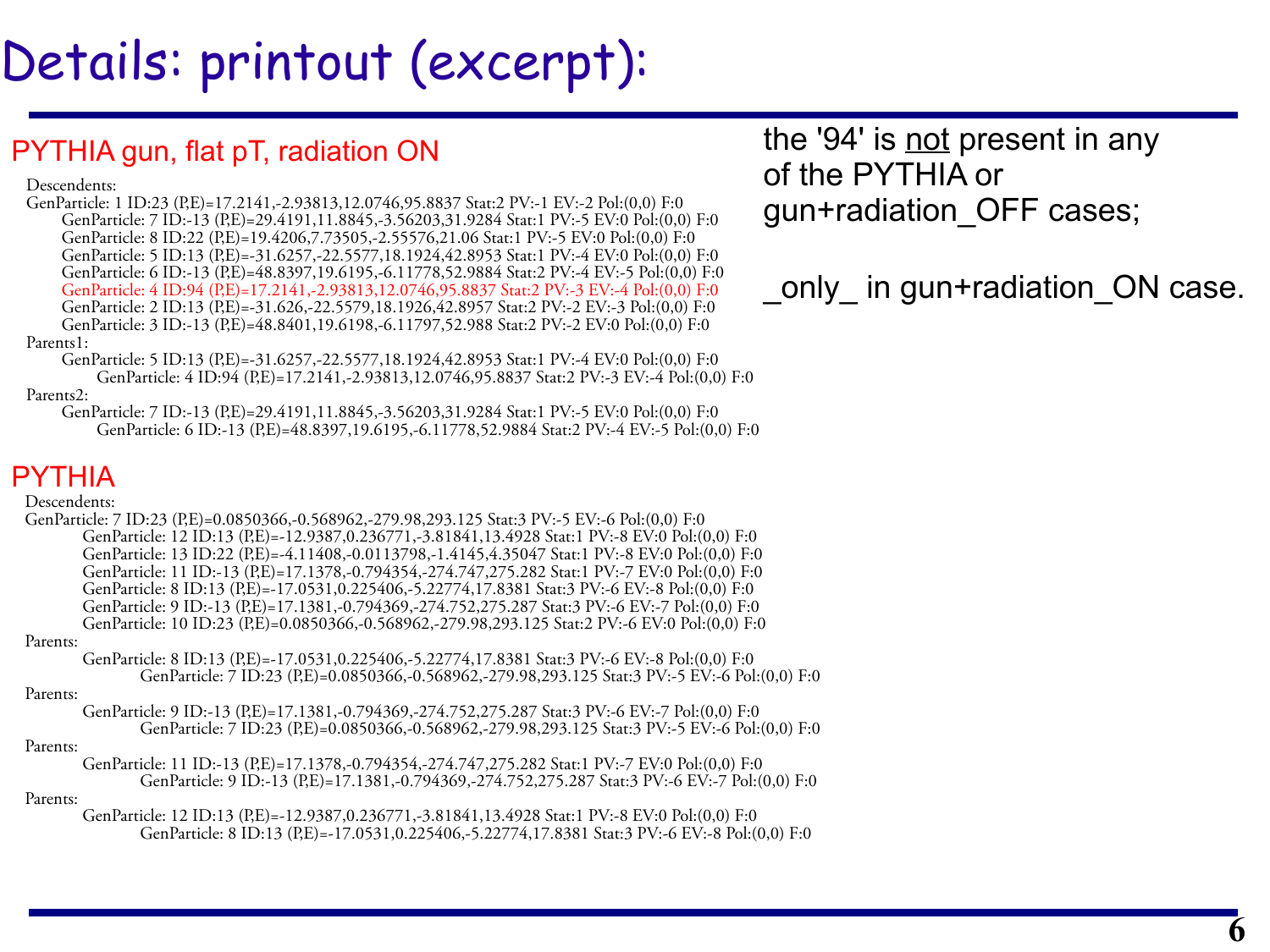### Details: Summary

Split gun events function of the M\_mumuZ0 and M\_Z0:

A) (M\_mumu\_Z0 in [60,80])&& (M\_Z0 in [60,80]) mass region – Normal events B) (M\_mumu\_Z0 in [60,80]) && !(M\_Z0 in [60,80]) – Problem events

Printed the number of photons in the 'descendents' chain of Z0 (col 1), and counted in which E interval they land (column 2->5);

Summary:events A) Ngamma [ E[0,5] E[5,10] E[10,20] E[20,] ] 1 [ 341 13 9 0 ], 2 [ 305 19 6 0 ], 3 [ 111 8 1 0 ], 4 [ 25 3 0 0 ], 5 [ 9 0 1 0 ], 6 [ 0 0 0 0 ], 7 [ 0 0 0 0 ], 8 [ 0 0 0 0 ],

### **Summary: events B**

```
NGamma [ E[0,5] E[5,10] E[10,20] E[20,] ]
1 [ 24 80 521 249 ],
2 [ 724 165 450 169 ],
3 [ 546 65 168 64 ],
4 [ 201 23 41 15 ],
5 [ 74 5 15 1 ],
6 [ 8 1 3 0 ],
7 [ 0 0 0 0 ],
8 [ 7 0 0 1 ],
```
- $\rightarrow$  very high number of high-E emitted photons
- $\rightarrow$  more events with  $>2$  emitted photons
- $\rightarrow$  some events with  $>5$  emitted pthoons

**==> looks like the bug is in how the gun deals with the final state radiation.**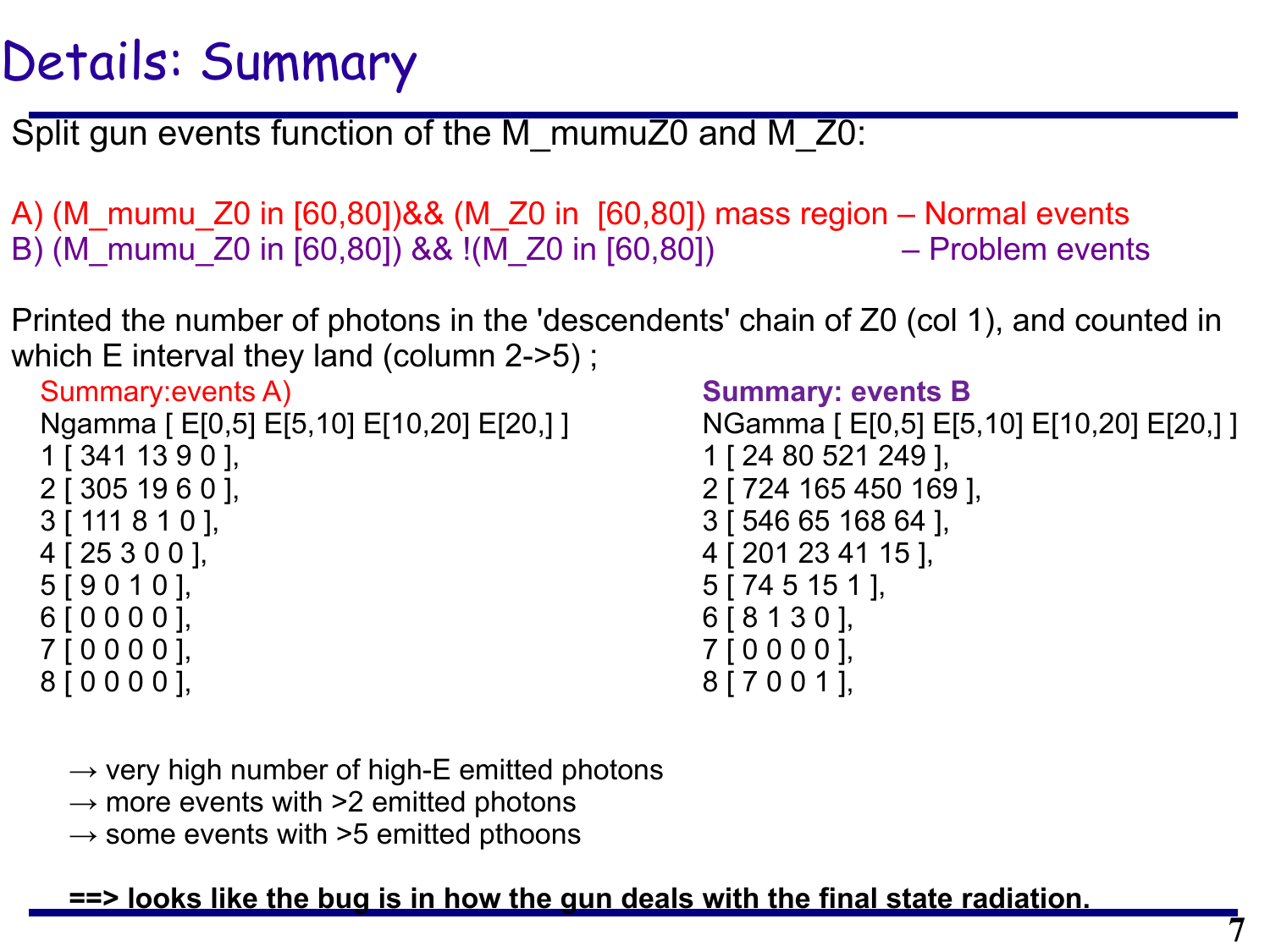### Summary of the summary:

1. PYTHIA gun simulations done for Z0 show an inconsistent way of dealing with/accounting for final state radiation;

2. Effect more pronounced when generating a falling Z0 spectrum, as the signal decreases, and hence the 'twin peak' start to be more visible;

3. Checks done with regular PYTHIA simulations, as well with PYTHIA gun with final state radiation OFF seem to confirm the conclusion 1)

4. there is 'object with id 94', valid in pythia manual, but not in regular PYTHIA simulations; not sure if this is a bug, or it's the way the gun keeps tracks an deals with final state radiation;

5. tried to check for other particles (lower scale), but another little problem occured: for lower masses (tried Jpsi and Upsilon) the gun produces everything with one fixed mass value (the central value); contacted Y.Yarba who is looking into this already.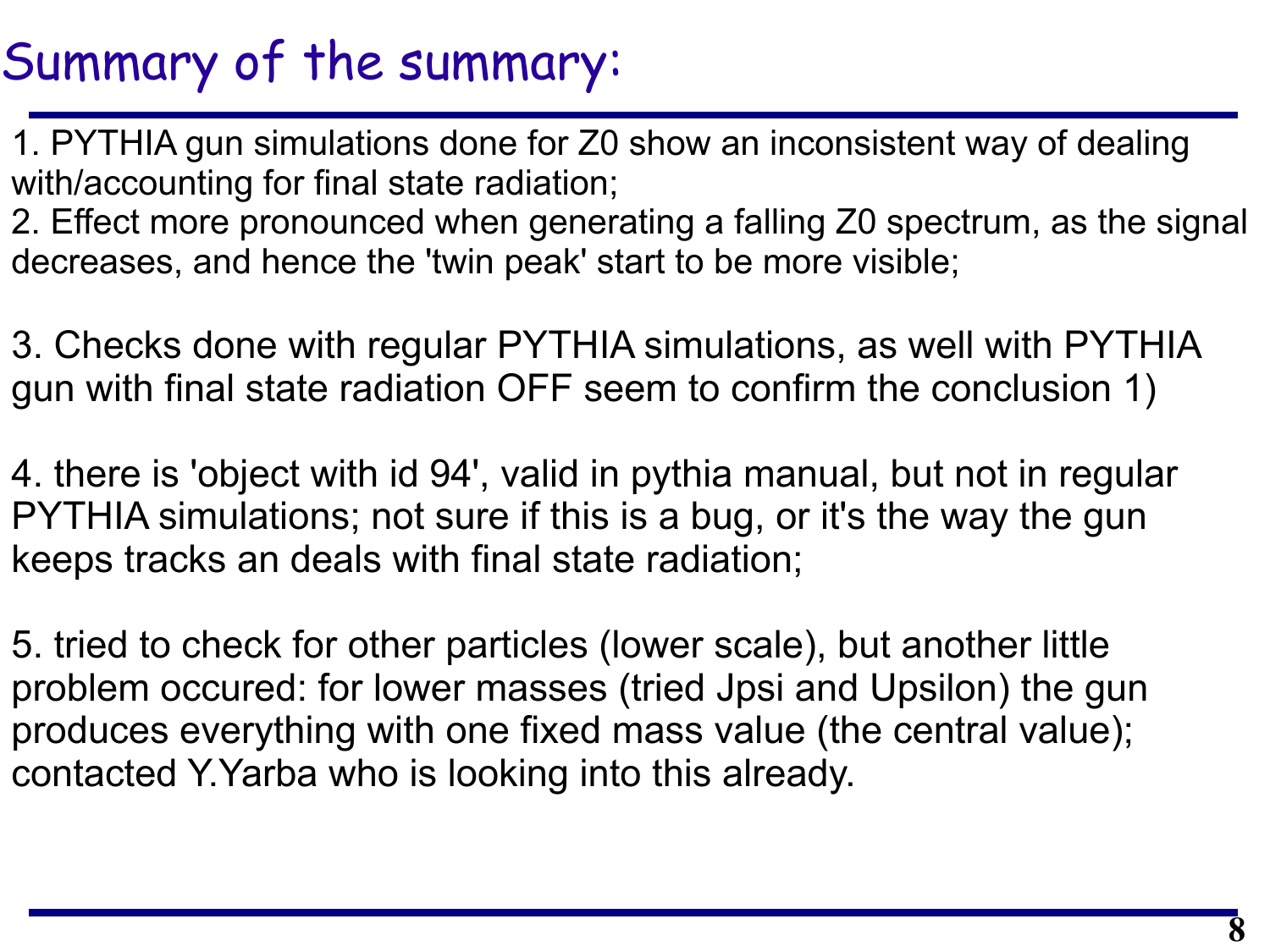# Extra: configuration file to run: flat-pT gun

**9**

import FWCore.ParameterSet.Config as cms

from GeneratorInterface.Pythia6Interface.pythiaDefault\_cff import \*

```
generator = cms.EDProducer("Pythia6PtGun",
                maxEventsToPrint = cms.untracked.int32(0),
                pythiaHepMCVerbosity = cms.untracked.bool(False),
                pythiaPylistVerbosity = cms.untracked.int32(0),
                PGunParameters = cms.PSet(
    ParticleID = \text{cm}s.vint32(23),
     AddAntiParticle = cms.bool(False)
    MinPt = cms.double(0.0),MaxPt = cms.double(20.0),
    MinEta = cms.double(-2.),MaxEta = cms.double(2.) ,MinPhi = cms.double(-3.14159265359)
      ,MaxPhi = cms.double(3.14159265359)
 ),
                PythiaParameters = cms.PSet(
     pythiaDefaultBlock,
    pythiaZtoMuons = cms.vstring( \text{``MDME}(174,1)=0\text{''}, # !Z decay into d dbar,
                       "MDME(175,1)=0", # !Z decay into u ubar,
                       "MDME(176,1)=0", \#!Z decay into s sbar,
                       "MDME(177,1)=0", # !Z decay into c cbar,
                       "MDME(178,1)=0", \#!Z decay into b bbar,
                       "MDME(179,1)=0", \#!Z decay into t tbar,
                       "MDME(182,1)=0", \#!Z decay into e- e+,
                       "MDME(183,1)=0", \#!Z decay into nu e nu ebar,
                       "MDME(184,1)=1", \#!Z decay into mu- mu+,
                       "MDME(185,1)=0", \qquad \qquad \#!Z decay into nu_mu nu_mubar,
                       "MDME(186,1)=0", \#!Z decay into tau- tau+,
                       "MDME(187,1)=0" \# !Z decay into nu tau nu taubar
                       ),
```
 parameterSets = cms.vstring('pythiaDefault','pythiaZtoMuons') )

 $\hspace{0.5cm}$